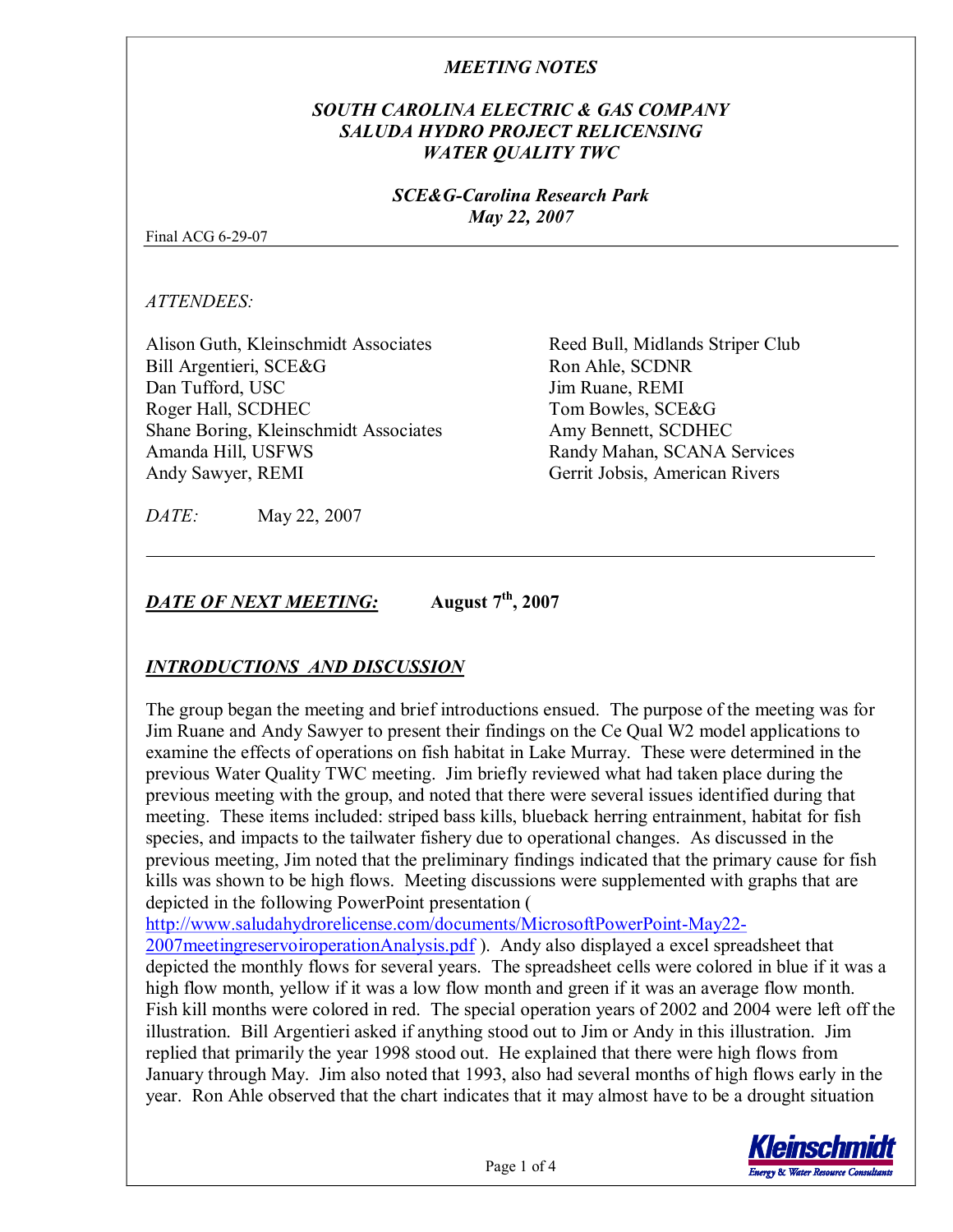# *SOUTH CAROLINA ELECTRIC & GAS COMPANY SALUDA HYDRO PROJECT RELICENSING WATER QUALITY TWC*

#### *SCE&GCarolina Research Park May 22, 2007*

Final ACG 6-29-07

for there not to be a fish kill. Dan Tufford asked the group if the fish will migrate toward the water surface during the late summer months to find habitat. Gerrit Jobsis noted that he has observed that the fish will come to the surface after a cool rain event.

Jim and Andy then began to discuss the new operational constraints that were considered after the previous meeting discussions. Jim noted that they had evaluated the raised pool levels with the following considerations and assumptions:

Scenarios considered

354 (Jan 1) to 358 (May 1 through Sept 1) to 354 (Dec 31)

350 (Jan 1) to 358 (May 1 through Sept 1) to 350 (Dec 31)

#### Assumptions

Assumed 500 cfs for minimum release

Assumed reserve generation averaged 3 hrs every two weeks at 18000 cfs

Balance of releases were assumed to be used to supplement system demand

Approach

The above scenarios were developed by KA using daily average flows using HEC Res Sim CE Qual W2 was run using daily average flows and release flows were adjusted so that target pool levels were attained

Using the daily average flows that were adjusted using the w2 model the hourly flows for each day were developed using the assumptions above

Andy then began to explain the scenarios to the group. He noted that when Unit 5 was run first on, last off, the model depicted that it either helped retain habitat, or did nothing. Andy also presented the group with an animation showing that running unit five first significantly preserved the cooler water for a longer period of time. Bill noted that although the habitat loss is delayed under this scenario, he asked if this scenario would only just serve to delay a fish kill. Ron replied that with delaying the habitat loss, they are increasing the potential for recovery. Dan Tufford asked if the animations could be placed on the relicensing website and Alison Guth noted that she would work with Andy to figure out the best way to do this.

The group also reviewed charts depicting the temperature changes in the tailrace during the unit 5 first on-last off scenario. Andy explained that it can be expected that there will be a warmer discharge by discharging out of unit 5. It was shown that there was a one to two degree difference during some times of the year. Andy also showed what the modeled difference in DO in the tailrace would be during this mode of operation. It was shown that there was not quite as big a difference with DO and in some cases the DO in the tailrace was improved by using unit 5 first. Ron noted that it would probably not be good to run Unit 5 first from August through September due to the cool water fishery downstream. Gerrit agreed and pointed out that the biggest jumps in temperature

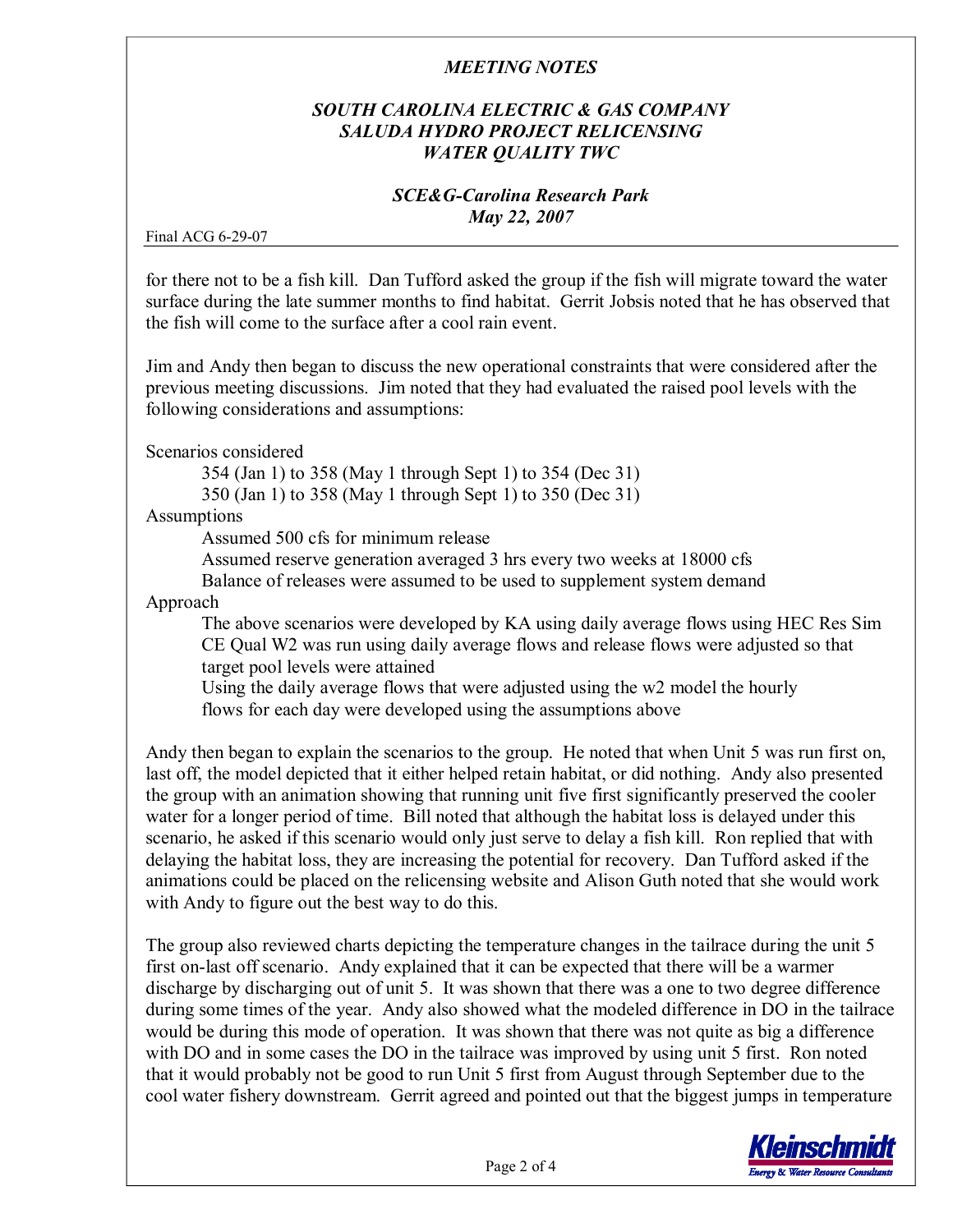# *SOUTH CAROLINA ELECTRIC & GAS COMPANY SALUDA HYDRO PROJECT RELICENSING WATER QUALITY TWC*

#### *SCE&GCarolina Research Park May 22, 2007*

Final ACG 6-29-07

downstream generally were depicted to be around September 15<sup>th</sup>, when they are past the crunch time in the lake. Ron also suggested using the discharge temperatures as an indicator for a switch in operation scenario. Andy asked if there was a specific temperature that would trigger a switch in mode of operations. Gerrit noted that it would be a temperature that allows the trout to remain healthy. Shane added that temperatures should probably stay below 17 to 18 degrees C. Ron noted that it would be important to determine at what release temperature would an appropriate temperature be provided for all the way downstream. The group also reviewed temperatures in front of unit 5 during alternative operation scenarios. The model showed that the temperature was cooler in front of unit 5 when it was used first on - last off.

Jim then reviewed what the next steps would be. Jim noted that one of the benefits of drawing down the pool level is it scours out the sediment buildup in the coves, particularly near the inflow areas. Jim continued to explain that most reservoirs do not have an issue with internal nutrient cycling, but the Little Saluda River embayment does have quite a bit of internal nutrient cycling, and thus not drawing the lake down could have a negative effect on water quality. The group discussed that there was quite a bit of information available that pointed to where most of the nutrient input was coming from. The group discussed DHEC criteria for nutrients and that it would take public outreach to help the nutrient situation in the lake. There was some dialogue on a TMDL, and Shane reminded the group that they had previously discussed a TMDL and it had been decided that it was outside the relicensing process, as there had to be an initiative from DHEC to begin establishing a TMDL. However, the group decided to focus on what they could do with respect to Project operation to improve water quality. The model had shown that water quality could be slightly improved with a higher pool elevation and the preferential use of Unit 5. Ron noted that before any changes were made in operation in 2007, however, the group should complete the next steps of the model.

Next Steps included:

1. For selected years, finalize assessment (i.e., assess changes in releases) of operating guide for U5 preference for "first on, last off" operation using the hourly releases

2. For selected years, finalize assessment of maintaining summer pool levels at 358

3. For selected years, finalize assessment of the combination of maintaining summer pool levels at 358 with U5 preference for "first on, last off" operation using the hourly releases

4. Analyze additional years, especially a low flow year